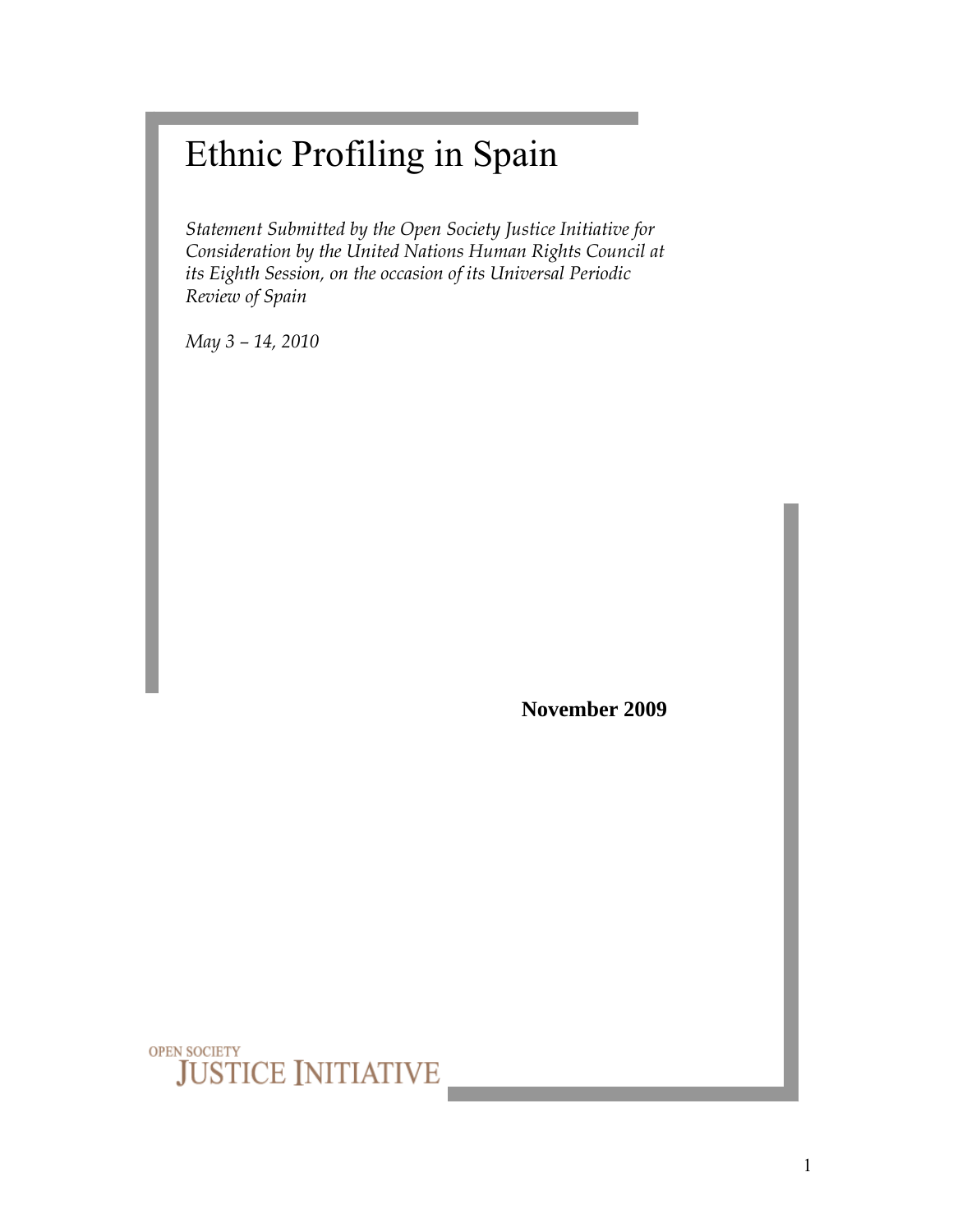#### **INTRODUCTION**

Police officers engage in "ethnic profiling" when they use ethnic or racial stereotypes as a basis for suspicion in directing law enforcement activity. This is a particular concern in police-initiated stops—typically identity checks that may lead to a search. Evidence of ethnic profiling in Spain is both empirical and anecdotal. Minorities and immigrant communities routinely report discriminatory treatment by the police, particularly in police decisions about whom to stop, search, and at times, arrest. Studies have confirmed that all ethnic minority groups are stopped more—sometimes far more—than ethnic Spaniards. Media reports and other sources assert that police in Madrid have been set weekly quotas for arresting illegal immigrants and are told to hunt for potential detainees outside their own districts if they cannot meet the targets. The United Nations Human Rights Committee has ruled that this practice is discriminatory and breaches Spain's international treaty obligations. There is no evidence that ethnic profiling serves to prevent terrorism or lower crime rates. Instead, as demonstrated by one study with municipal police in Spain, the use of ethnic stereotypes distracts police from gathering better intelligence and conducting effective operations, wasting resources and undermining efforts to combat crime. Ethnic profiling also alienates minority communities and creates hostility toward law enforcement. We recommend that the Spanish government publicly renounce the practice of ethnic profiling, amend its legal provisions regulating police use of identity checks, and provide clear practical instructions for police officers on avoiding discriminatory stereotypes in the conduct of identity checks.

### **ETHNIC PROFILING IN SPAIN**

Spanish law explicitly bars any form of racial or ethnic discrimination. However, both anecdotal and empirical research reveal that ethnic profiling is not only frequently practiced in Spain, but mandated. Police trade unions indicate that police in Madrid are given weekly quotas for arresting illegal immigrants, and are instructed to hunt for potential detainees outside their own districts in order to meet the targets. In addition, a study conducted by the Justice Initiative in partnership with the Spanish NGO GEA21 found that all ethnic minority groups in Spain are stopped more often by police than ethnic Spaniards. In Girona, the study found that municipal police stopped Moroccans 6.7 times more often than Spaniards, and Romanians 10 times more often. The regional police not only stopped ethnic minority groups more often, they also searched ethnic minorities at highly disproportionate rates (70 percent of Moroccans stopped and 77 percent of Romanians who were stopped were searched, compared to 52 percent of Spaniards). Fuenlabrada, a second pilot site of the study, had similar levels of ethnic profiling. Yet by working with participating police forces, the project demonstrated that reduction of unfair policing enhances efficiency in crime reduction. Indeed the study showed that reducing racial or ethnic discriminatory practices does not jeopardize safety, but in fact enhances the effectiveness with which officers use stop and search powers.

The practice of ethnic profiling in Spain recently received the attention of the Human Rights Committee. In July 2009, the Committee gave its judgment in respect of a communication submitted by Ms. Rosalind Williams Lecraft alleging a violation by Spain of articles 2, 12(1), and 26 of the International Covenant on Civil and Political Rights arising from discriminatory treatment she received during a police identity check.

Williams, a naturalized Spanish citizen, was stopped by a National Police officer at the Valladolid rail station in Spain. Of all the people on the train platform, she was the only one to be stopped and asked for her identity documents. She was also the only black person on the platform. Her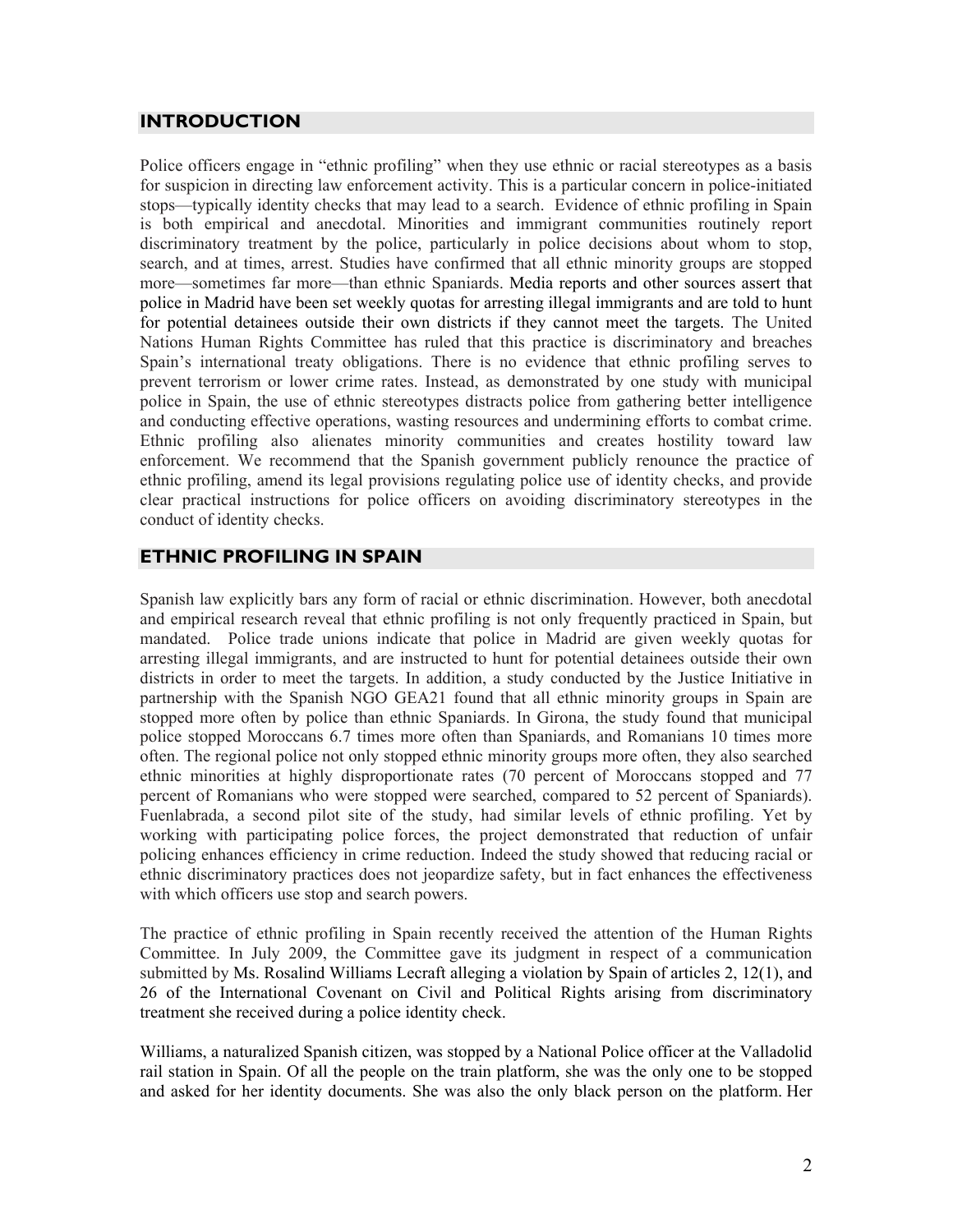legal challenge to the identity check, claiming she was targeted because of her race was ultimately rejected in 2001, by the Spanish Constitutional Tribunal. In its decision the Constitutional court approved the practice of relying on specific physical or racial characteristics as "reasonable indicators of the non-national origin of the person who possesses them," arguing that racial criteria are "merely indicative of the greater probability that the interested party [is] not Spanish." The court's endorsement lent legitimacy to a pervasive discriminatory policy of ethnic profiling that had for years been widely documented by human rights monitoring bodies.

In finding that Spain's practices violated of the International Covenant on Civil and Political Rights, the Human Rights Committee concluded that while identity checks might be permissible for protecting public safety, the prevention of crime, or to control illegal immigration

the physical or ethnic characteristics of the persons targeted should not be considered as indicative of their possibly illegal situation in the country. Nor should identity checks be carried out so that only people with certain physical characteristics or ethnic backgrounds are targeted. This would not only adversely affect the dignity of those affected, but also contribute to the spread of xenophobic attitudes among the general population; it would also be inconsistent with an effective policy to combat racial discrimination.

#### **RECOMMENDATIONS TO THE UPR WORKING GROUP**

The Justice Initiative urges the UPR Working Group to make clear that discrimination in policing is incompatible with Spain's human rights obligations, and recommend that Spain:

- (a) Reiterate the United Nations Human Rights Committee's conclusion and *issue a public statement* that "physical or ethnic characteristics . . . cannot be deemed indicative of ... possible illegal presence in the country" and that identity checks may not "target only persons with specific physical or ethnic characteristics."
- (b) Immediately *issue an instruction to all police forces,* and *amend the provisions that regulate police conduct of identity checks* under both the *Ley Orgánica 4/2000 sobre derechos y libertades de los extranjeros en España y su integración social* and the *Ley Orgánica 2/1986 de Fuerzas y Cuerpos de Seguridad* to make clear that race, ethnicity and/or physical characteristics may not be the basis for decisions about which person(s) to stop for an identity check, except when they form part of a specific suspect description or derive from specific and reliable intelligence; and
- (c) Instruct all police forces to issue operational guidance manuals on these modifications of identity check powers, which shall *provide clear and practical instructions for police officers on the formulation of suspicion* as well as identify situations where factors such as race, ethnicity and other physical characteristics can be taken into account and when they can not.